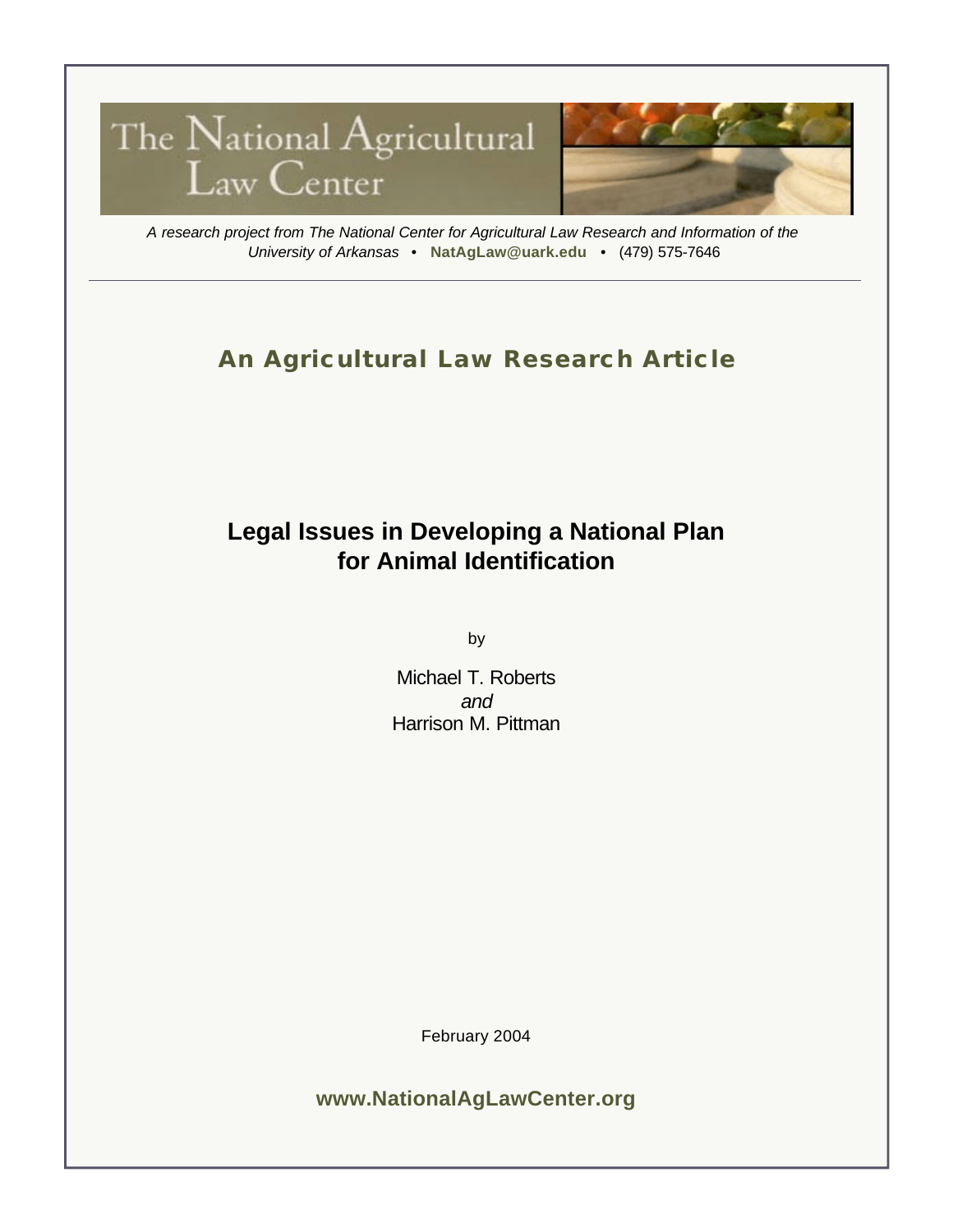## **A National AgLaw Center Research Article**

## **Legal Issues in Developing a National Plan for Animal Identification**

#### **Michael T. Roberts**

Director, National Agricultural Law Center *and*  **Harrison M. Pittman**  Staff Attorney, National Agricultural Law Center

The recent discovery of bovine spongiform encephalopathy, commonly referred to as mad cow disease, in the United States has accelerated efforts to implement a national identification program for animals. This is no easy task, as funding, logistical, and legal concerns need to be resolved. This article briefly reviews the efforts to develop a nationwide animal identification program and frames the legal issues raised by some producers to such a program. $<sup>1</sup>$ </sup>

## **BACKGROUND**

### **Development of National Animal Identification Plan**

In 2002, the National Institute for Animal Agriculture organized a task force composed of approximately 70 representatives from more than 30 stakeholder groups to produce a National Identification Work Plan.<sup>2</sup> The plan was seen as imperative to ensuring the health of the nation's animal herd,<sup>3</sup> improving the ability to respond to biosecurity threats,<sup>4</sup> adding value to meat products, <sup>5</sup> and competing with international trading partners. $6$  The work plan was drafted and accepted by the

<sup>3</sup>*See id.* 

<sup>4</sup>*See id.* 

<sup>1</sup> This article does not purport that all or even a majority of producers share these concerns. Reportedly, even amid reservations, producers generally are supportive of an animal identification plan. *See* Martin Wolk, *Mad Cow Spurs Interest in Food Tracking*, MSNBC, Jan. 8, 2004, *available at*  <http://www.msnbc.msn.com/Default.aspx?id=3900553&p1=0.>

<sup>2</sup>*See* Animal and Plant Health Inspection Service, USDA AND INDUSTRY DEVELOPING NATIONAL ANIMAL IDENTIFICATION PLAN (2003), *at* [http://www.aphis.usda.gov/oa/pubs/sa\\_ahanimalidplan.html.](http://www.aphis.usda.gov/oa/pubs/sa_ahanimalidplan.html)

<sup>&</sup>lt;sup>5</sup> Market incentives to keep records tracking food production and distribution include differentiating and marketing foods with subtle or undetectable quality attributes. *See* Economic Research Service, TRACEABILITY IN THE U.S. FOOD SUPPLY, *at* [http:www.ers.usda.gov/briefing/traceability/.](http:www.ers.usda.gov/briefing/traceability/)

<sup>6</sup> Canada, New Zealand, and the European Union and Great Britain have mandatory animal identification programs. Australia's program is voluntary, except for the state of Victoria where electronic ear tagging is compulsory. Japan is fine-tuning and expanding its mandatory program, while Argentina, Brazil, and Uruguay have begun to implement national animal identification systems. Mexico also is moving towards [mandatory identification. Clint Peck,](http://beef-mag.com/ar/beef_around_id_world/) *Around the ID World*, BEEF, Dec. 2003, *at* http://beefmag.com/ar/beef\_around\_id\_world/.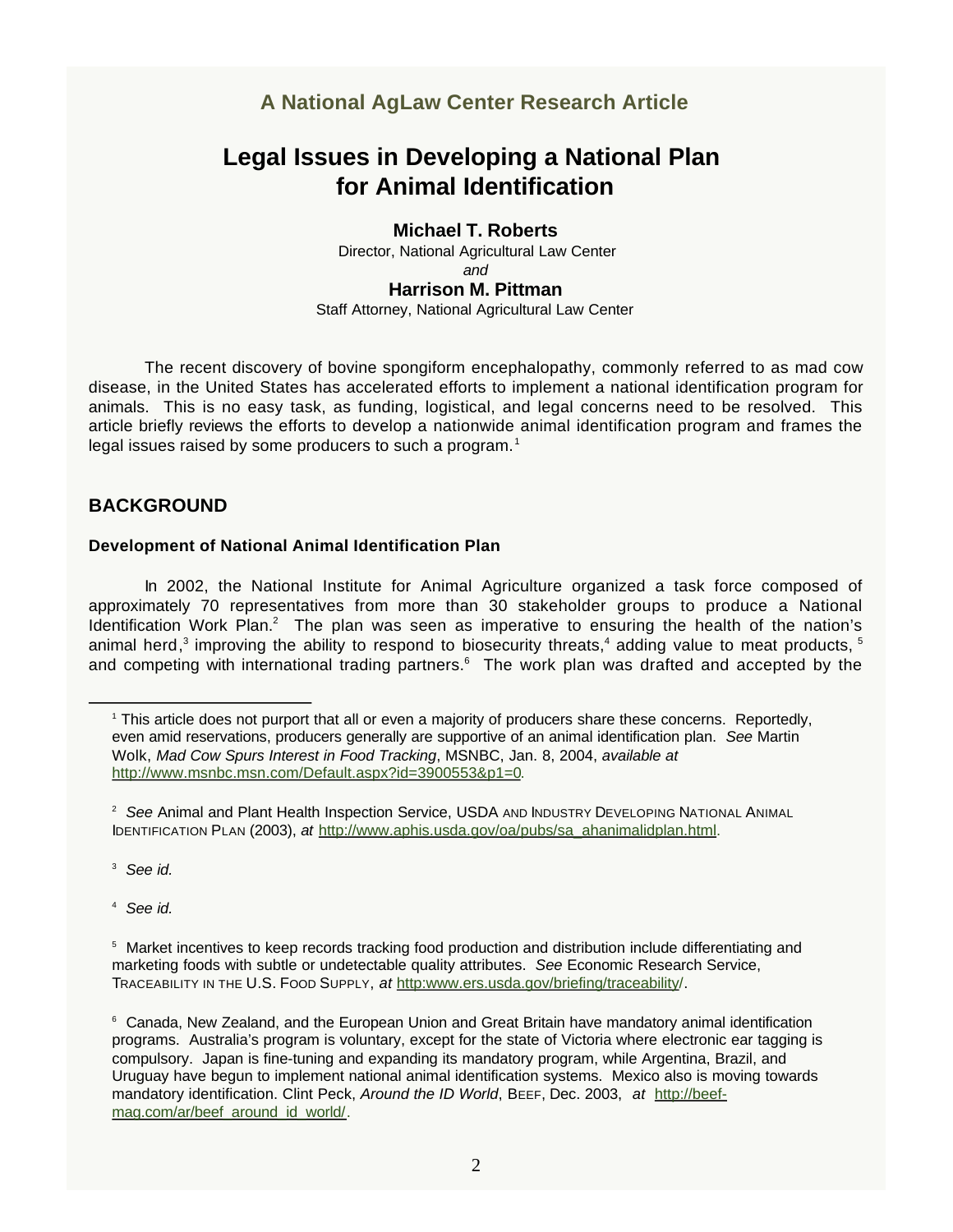United States Animal Health Association, which also passed a resolution requesting USDA's Animal and Plant Health Inspection Service (APHIS) to establish a national animal identification development team.<sup>7</sup> The resolution requested further that the development team establish a national plan using the work plan as a guide. $8$  Accordingly, in the spring of 2003, the development team completed the United States Animal Identification Plan (USAIP).<sup>9</sup>

#### **Description of USAIP**

USAIP's objective is to develop a traceback system that can identify all animals and premises potentially exposed to a diseased animal within 48 hours after discovery.<sup>10</sup> The animal species included in the plan are domestic cattle, bison, swine, sheep, goats, cervids (deer and elk), equine, poultry, game birds, aquaculture, camelids (llamas, alpacas, etc.), and ratites (ostriches, emus, etc.).<sup>11</sup> USAIP envisions that APHIS will administer the program, but recommends governance as a joint federal-state responsibility with industry input.<sup>12</sup>

Implementation of USAIP is scheduled to take place in three phases. Phase I involves premises identification and is currently set to begin by July 2004. This phase would require establishment of standardized premises identification numbers for all production operations, markets, assembly points, exhibitions, and processing plants. Phase II would enable individual or group/lot identification for interstate and intrastate commerce. Phase III involves retrofitting remaining processing plants and markets and other industry segments with appropriate technology to enhance traceability of animals throughout the livestock marketing system.<sup>13</sup>

#### **Mad Cow Disease and Prioritizing Implementation of a National Animal Identification Plan**

On December 9, 2003, a non-ambulatory dairy cow arrived at Verns Moses Lake Meats, a slaughter plant in Moses Lake, Washington. Consistent with USDA's standard testing protocols for bovine spongiform encephalopathy (BSE), samples were taken from the animal for testing. After the samples tested positive for BSE, USDA Secretary Ann Venemen announced a "presumptive positive" case for BSE. Following this announcement, the United Kingdom world reference laboratory confirmed USDA's diagnosis of BSE.<sup>14</sup> Attempts to trace the origins of the infected Holstein and the

<sup>8</sup>*Id.* 

<sup>9</sup> The entire USAIP is 74 pages long. A Web site has been developed that includes the plan, summary information, frequently asked questions, and other pertinent information. The Web site is [http://usaip.info.](http://usaip.info) There is a public comment period that ends January 31, 2004.

<sup>10</sup> See National Identification Development Team, UNITED STATES ANIMAL IDENTIFICATION PLAN: A WORK IN PROGRESS, Dec. 2003, *at* [http://usaip.info/USAIP4.1.pdf.](http://usaip.info/USAIP4.1.pdf)

 $11$  *Id.* 

<sup>12</sup> National Identification Development Team, FREQUENTLY ASKED QUESTIONS (FAQS) ON THE U.S. ANIMAL IDENTIFICATION PLAN, *at* [http://usaip.info/faq.htm.](http://usaip.info/faq.htm)

<sup>13</sup>*See* National Identification Development Team, *supra* note 10.

<sup>14</sup> See United States Department of Agriculture, CASE OF BSE IN THE UNITED STATES CHRONOLOGY OF EVENTS, *at* [http://www.usda.gov/news/releases/2003/12/bsechronology.htm.](http://www.usda.gov/news/releases/2003/12/bsechronology.htm)

<sup>7</sup>*See* Animal and Plant Health Inspection Service, s*upra* note 2.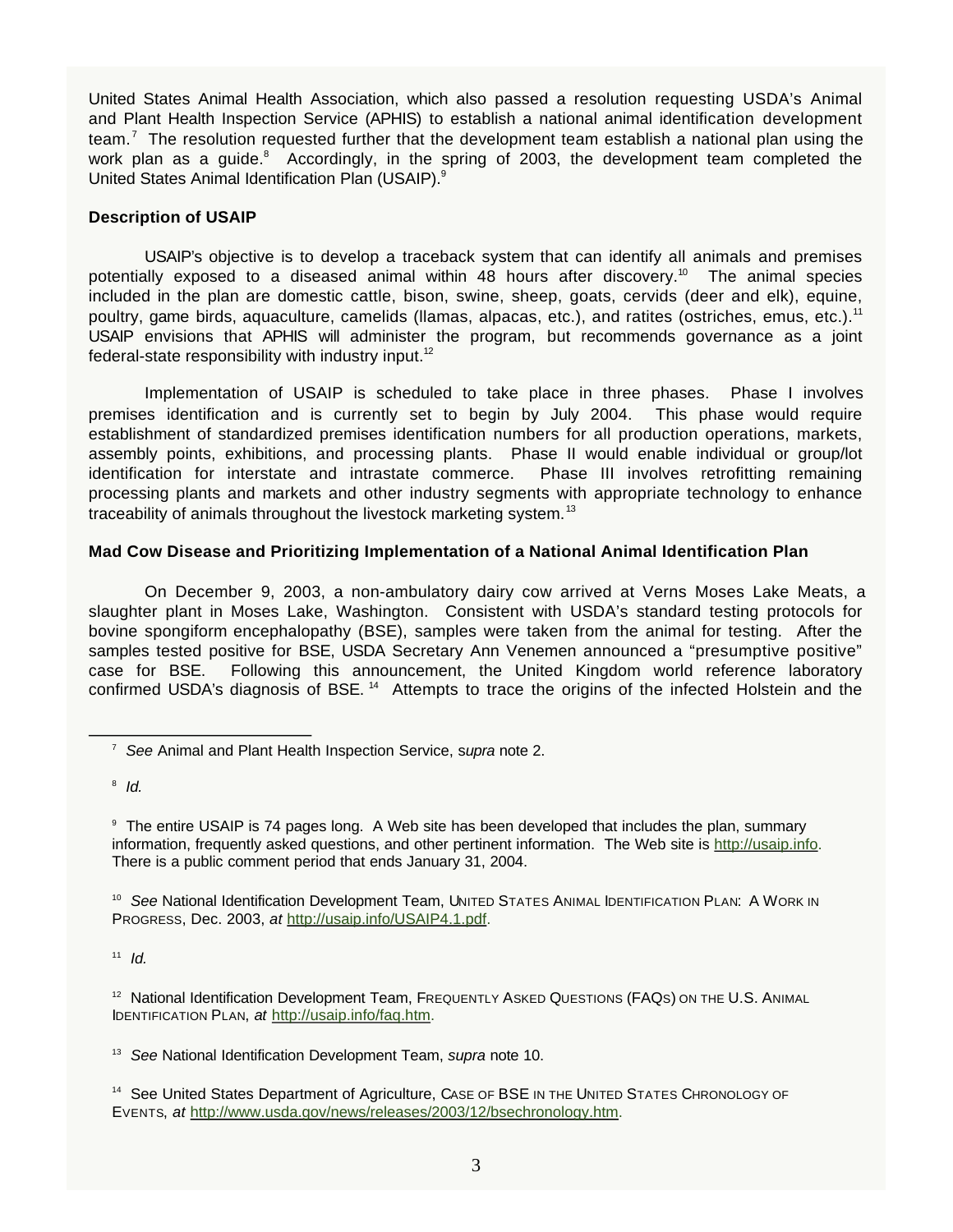80 cows that entered the United States with  $it^{15}$  have been delayed, subjecting agricultural officials to criticism.16 Hampering investigators has been the lack of a modern tracking and identification system.<sup>17</sup>

In response to these delays and criticism, USDA began to promote implementation of a national animal identification program as a major policy priority for mad cow disease prevention.<sup>18</sup> At a December 30 news conference, Secretary Veneman stated:

> USDA has worked with partners at the federal and state levels and in industry for the past year and a half on the adoption of standards for a verifiable nationwide animal identification system to help enhance the speed and accuracy of our response to disease outbreaks across many different animal species . . . . I have asked USDA's Chief Information Officer to expedite the development of the technology architecture to implement this system..19

### **LEGAL ISSUES**

Two legal issues complicate the implementation of a nationwide animal identification program: first, the confidentiality of the information collected and stored; and, second, the exposure of producers to liability.<sup>20</sup> The following is not intended to develop an exhaustive analysis of these two issues; rather, it is limited to the framing of these issues for further examination.

15 For recent news releases from USDA on traceback attempts, *see* United States Department of Agriculture Newsroom, at<http://www.usda.gov/Newsroom/0039.04.html>and <http://www.usda.gov/Newsroom/0034.04.html>*.*

<sup>16</sup>*See, e.g.,* Mark Sherman, *High-Tech Tools Needed to Track Cows* , ASSOCIATED PRESS, Jan. 17, 2004, *available at* [http://www.ohio.com/mld/ohio/business/7735578.htm;](http://www.ohio.com/mld/ohio/business/7735578.htm) Scott Kilman, *U.S. Pegs Mad-Cow Exposure at 81*, WALL ST. J., Dec. 30, 2003; Denise Grady, *Way to Track U.S. Cattle Isn't Ready for Quick Use*, N.Y. TIMES, Jan. 3, 2004, at A9.

<sup>17</sup>*See* Mark Sherman, *High-Tech Tools Needed to Track Cows,* ASSOCIATED PRESS, Jan. 17, 2004, *available at* [http://www.ohio.com/mld/ohio/business/7735578.htm.](http://www.ohio.com/mld/ohio/business/7735578.htm)

<sup>18</sup> *See* Scott Kilman, *Mad-Cow Crisis Spurs Rules Change*, WALL ST. J., Dec. 31, 2003, *available at* [http://www.ocnus.net/cgi-bin/exec/view.cgi?archive=38&num=9441.](http://www.ocnus.net/cgi-bin/exec/view.cgi?archive=38&num=9441) 

19 United States Department of Agriculture Newsroom, *Veneman Announces Additional Protection Measures to Guard Against BSE*, Dec. 30, 2003, *at* [http://www.usda.gov/news/2004/12/0449.htm.](http://www.usda.gov/news/2004/12/0449.htm)

 $20$  Other issues include whether the plan should be mandatory or voluntary; who will pay the costs for the program; what technology will be used to implement the program; how the program is to be implemented; and, the role of the federal government, the states, and the private sector. *See, e.g.,* Sally Schuff, *Funding Key to National ID Program,* FEEDSTUFFS*,* Jan. 12, 2004, at 1.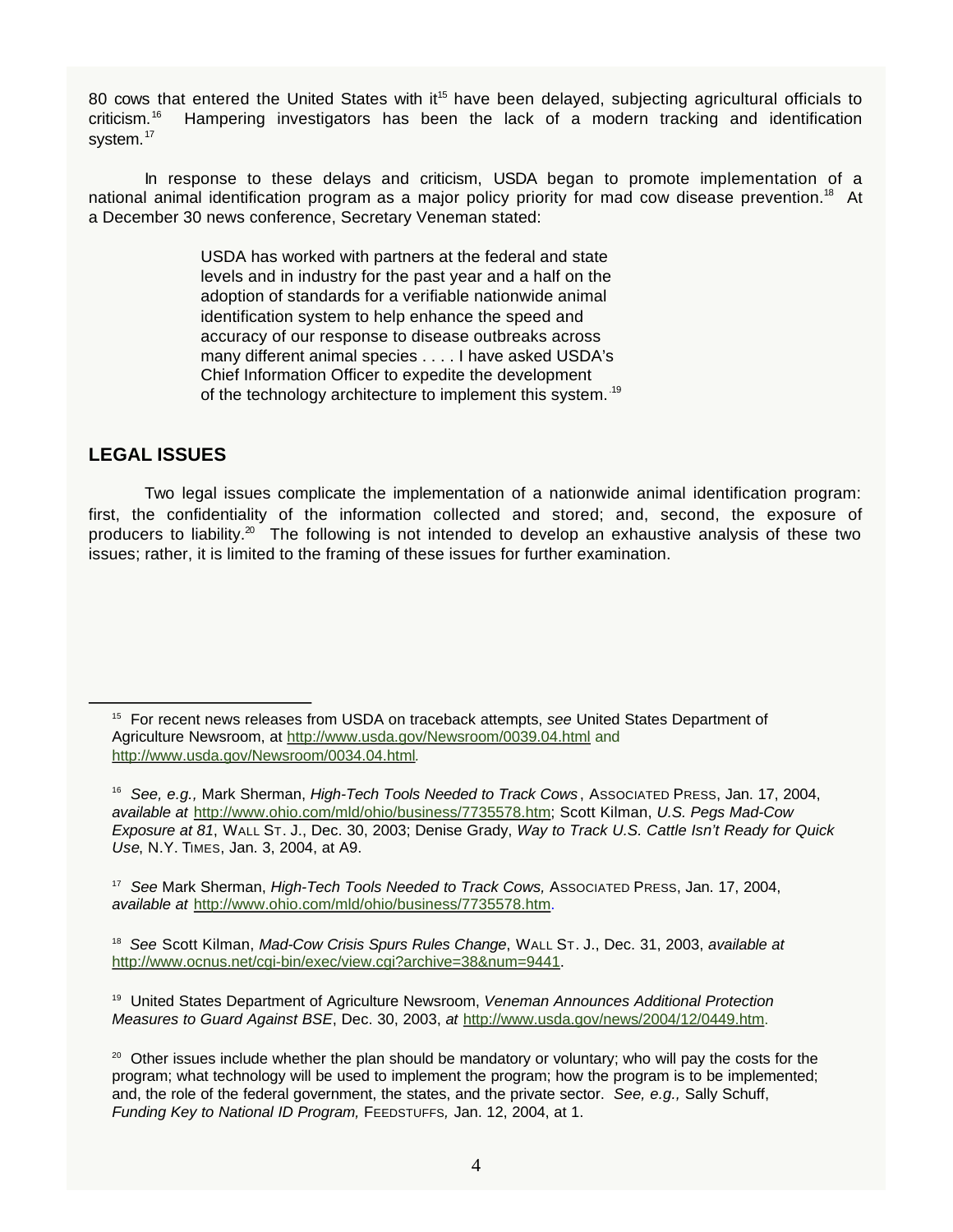#### **Confidentiality of Stored Information**

#### *Producer Concerns of Confidentiality*

Some producers object to a national animal identification plan due to confidentiality concerns. At least three concerns have surfaced: first, that establishing a central database may allow their rivals to know detailed information about their operations; $^{21}$  second, government agencies such as the Internal Revenue Service or the Environmental Protection Agency may access the data; $^{22}$  and, third, animal rights extremists might gain information to find and damage animal facilities. $23$ 

#### *USAIP's Treatment of Confidentiality*

USAIP does not resolve these producer concerns. Two specific issues revolve around the general issue of confidentiality: first, what type of data will be kept; and, second, who will have access to the data. APHIS's response to the first question is that "[o]nly essential information will be reported to the central database."<sup>24</sup> This essential information is defined as follows:

> In the case of individual animals, this is: 1) an U.S. AIN (U.S. Animal Identification Number), 2) the premises ID that the U.S. AIN was seen at or allocated to, and 3) the date it was seen or allocated. Additional information that can be important in a disease trace-back such as species, breed, sex, age or date of birth can also be reported if available. In the case of group or lot movements, the key data are the groups' Lot ID number, the premises ID the Lot number was seen at, and the date it was seen. If species is available, this can also be provided to the central database.<sup>25</sup>

APHIS's response to the second specific question is that "[o]nly state and federal officials will have access to the premises animal ID information when performing their duties to maintain the health of the national herd. Proper safeguards are being researched and will be put in place to ensure that the data is protected from public disclosure."<sup>26</sup> Neither USAIP nor APHIS disclose how the program will restrict access to certain federal and state officials or identify the safeguards necessary to protect the data from public disclosure.

<sup>25</sup>*See id.* 

<sup>26</sup>*See id.* 

<sup>21</sup>*See* Sherman, supra note 17.

<sup>&</sup>lt;sup>22</sup> See John F. Wiemers, ANIMAL IDENTIFICATION AND TRACEABILITY: PROTECTING THE NATIONAL HERD, Feb. 21, 2003, *at* [http://www.usda.gov/oce/waob/oc2003/speeches/weimers.doc.](http://www.usda.gov/oce/waob/oc2003/speeches/weimers.doc) 

<sup>23</sup>*See* GEOFFREY S. BECKER, ANIMAL IDENTIFICATION AND MEAT TRACEABILITY*,* CONGRESSIONAL RESEARCH SERVICE, RL32012 (Dec. 31, 2003).

<sup>24</sup>*See* Animal Identification Development Team, *supra* note 12.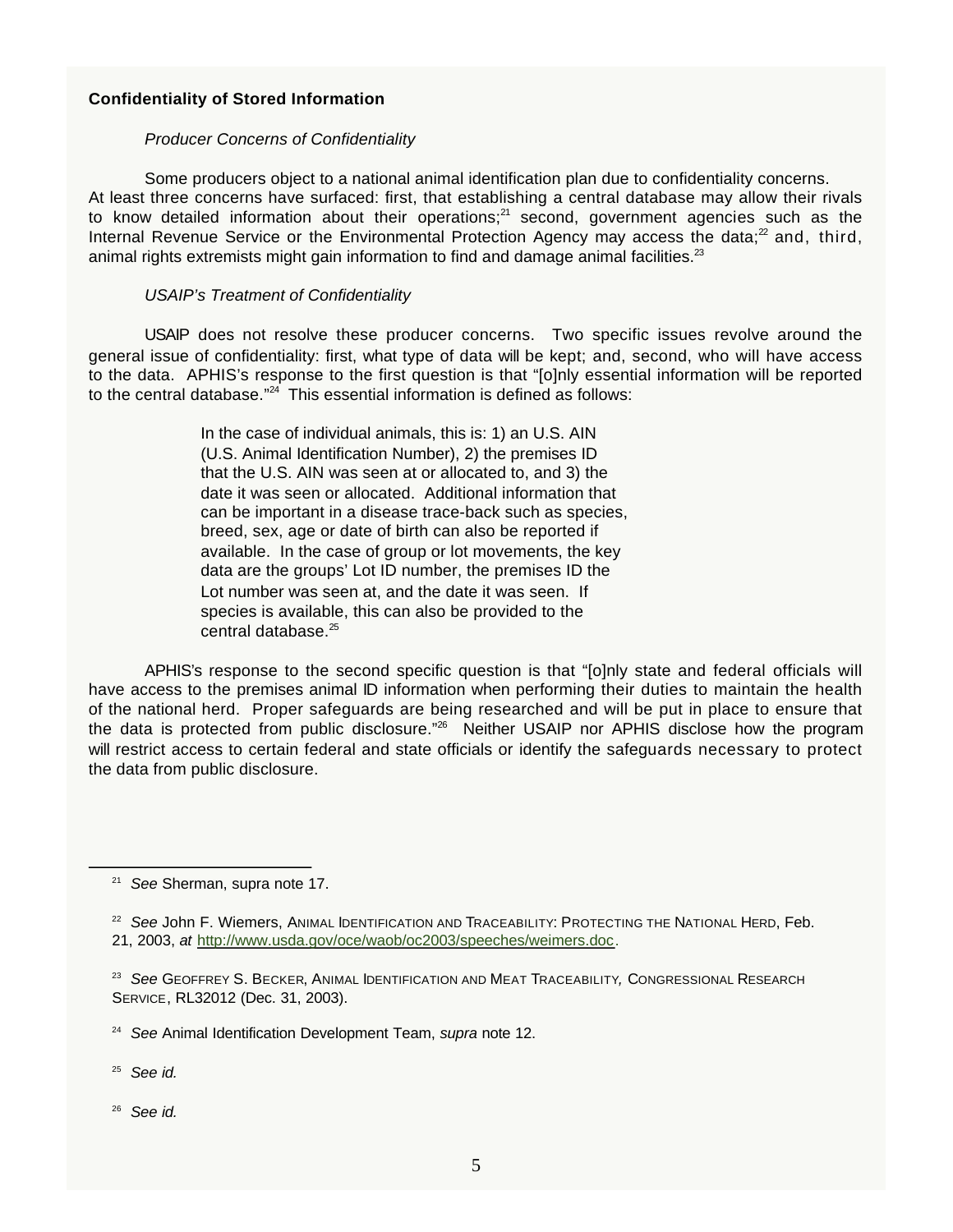#### *Freedom of Information Act Considerations*

Critical to the analysis of confidentiality is one of the more contentious issues in developing the national animal identification plan: whether the plan is voluntary or mandatory.<sup>27</sup> A voluntary plan would be industry-driven and implemented without government involvement, $^{28}$  while a mandatory plan would be implemented with government involvement. Whether a plan is voluntary or mandatory may determine whether information submitted by plan participants is obtainable by the general public through the Freedom of Information Act (FOIA). $^{29}$ 

FOIA applies to "agency records" maintained by "agencies" within the executive branch of the federal government, including government corporations, government controlled corporations, and independent regulatory agencies<sup>s30</sup> FOIA generally does not apply to entities that "are neither chartered by the federal government [n]or controlled by it.'  $31$  Although the FOIA does not define "agency records," in *United States Dep't of Justice v. Tax Analysts*, 492 U.S. 136, the Supreme Court set forth a two-part test to determine what constitutes "agency records" pursuant to FOIA: (1) records that are either created or maintained by an agency, and (2) under agency control at the time the FOIA request is made $e^{32}$ 

It is unlikely that FOIA would be applicable for those who might seek access to information and data gathered pursuant to a voluntary animal identification program since such a voluntary program would presumably involve the collecting and maintaining of information by entities other than federal executive agencies or entities that are chartered or controlled by the federal government. In other words, the information would not be created or maintained by an agency, or be under agency control at the time a request for access to that information was made. FOIA would most likely be applicable if an animal identification plan was mandatory because a federal executive agency, presumably APHIS, would have at least some level of involvement in implementing the plan.

Even if FOIA were applicable, however, it does not necessarily mean that information gathered under the animal identification plan would be available to the public. FOIA generally provides that any person can request access to information held by a federal executive agency and that the agency is required to disclose that information unless it can be withheld pursuant to one of the nine exemptions or three exclusions set forth in the FOIA.<sup>33</sup> In particular, FOIA exempts certain types of commercial or

- 29 7 U.S.C. § 552.
- <sup>30</sup>*See id.* at § 552(f)(1).

<sup>31</sup> United States Department of Justice, JUSTICE DEPARTMENT GUIDE TO THE FREEDOM OF INFORMATION ACT (1992) (quoting H.R. Rep. No. 1380, 93d Cong., 2d Sess. 14 (1974) (citations omitted)).

<sup>32</sup>*See* Tax Analysts v. United States Dep't of Justice, 845 F.2d 1060, 1069 (setting forth test for determining whether an agency has sufficient control over a record for that record to constitute an "agency record").

<sup>33</sup> See generally United States Department of Justice, DEPARTMENT OF JUSTICE FREEDOM OF INFORMATION ACT GUIDE, 2002, *available at* [http://www.usdoj.gov/04foia/04\\_7.html](http://www.usdoj.gov/04foia/04_7.html)*. See also* United States Department of Justice, *supra* note 31, at 3.

<sup>27</sup> *See* Sherman, *supra* note 17. *See also* Sarah Lueck, *Cattlemen Saddle Up For Duels Over Rules*, WALL ST. J*.,* Jan. 8, 2004, *available at* <http://www.meatfyi.com/news/articles/2349.html>*.* 

 $28$  In this industry-driven context, however, the producer may view "voluntary" as a misnomer since industry may require producer participation.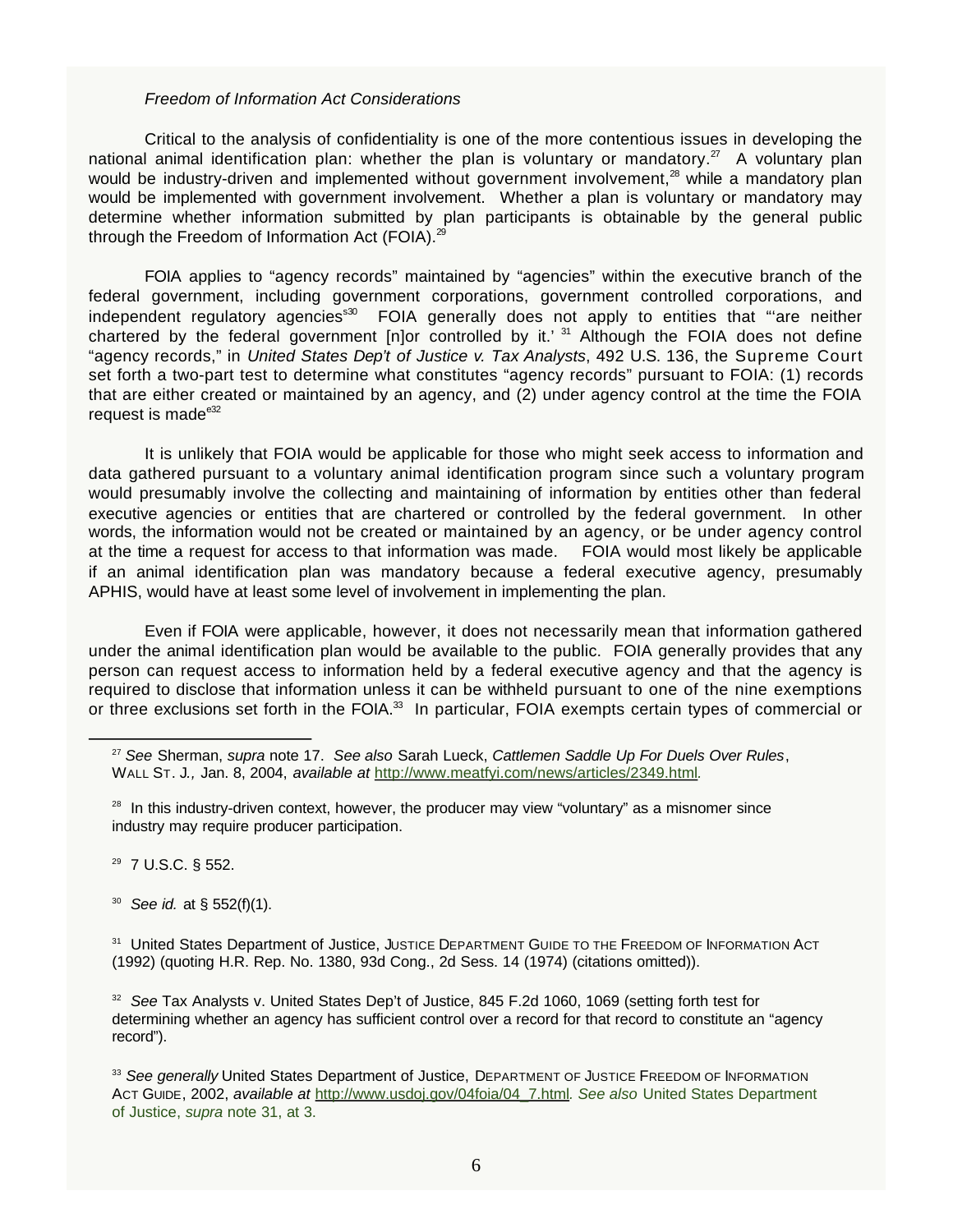financial information, business information such as trade secrets, and confidential material the disclosure of which might cause harm to that individual.<sup>34</sup> Thus, it is possible that the information could be exempted from public disclosure.

#### *Court Subpoena Power Considerations*

FOIA may not be the only method of obtaining access to information provided by animal identification plan requirements. Private parties in the course of litigation pursuant to a court's subpoena power could seek certain documents and information.<sup>35</sup> The obtaining of information through a subpoena differs from obtaining information through FOIA because it involves parties to litigation, whereas FOIA involves a question of whether the general public can have access to the information. Information exempted under FOIA does not automatically, however, constitute a "privilege" within the meaning of the Federal Rules of Civil Procedure.<sup>36</sup> Information exempt under FOIA may be obtained through discovery if the party's need for information exceeds the government's need for confidentiality.<sup>37</sup>

#### **Producer Liability**

*Producer Concerns of Liability* 

Having been immunized for the most part from liability once their product is sold,

producers are concerned that a national animal identification plan will increase

their liability. Some producers fear that the information they provide pursuant to a plan would create a paper trail to their operations, potentially exposing them to liability.<sup>38</sup> Such concerns give rise to important questions for producers: for example, will the cow-calf producer be held partially responsible for an E-coli outbreak, even though the contamination had to have occurred at or after slaughter? Who is liable for drug residues when there were several owners of the animal?

#### *USAIP's Treatment of Producer Liability*

APHIS responds to concerns of liability for producers by stating that

[p]roducers are, and have always been responsible for the livestock they produce. If practices are employed that

<sup>35</sup>*See* David P. Graham & Jacqueline M. Moen, *Discovery of Regulatory Information for Use in Private Liability Litigation: Getting Past the Road Blocks*, 27 WM. MITCHELL L. REV. 653, 667-78 (2000).

<sup>36</sup>*See, e.g.*, Frankel v. SEC, 460 F.2d 813, 818 (2d Cir. 1972).

<sup>37</sup>*See* Janice Toran, *Information Disclosure in Civil Actions: The Freedom of Information Act and the Federal Discovery Rules*, 49 GEO. WASH.L.REV. 843, 848-54 (1981); Baldrige v. Shapiro, 455 U.S. 345 (1982); Friedman v. Bache Halsey Stuart Shields, Inc*.*, 738 F.2d 1336 (D.C. Cir. 1984) (stating that although Commodities Exchange Act allows Commodity Futures Trading Commission to withhold from public disclosure any data or information concerning or obtained in connection with any pending investigation of any person, that protection does not apply to court-supervised discovery).

<sup>38</sup>*See* Sherman, *supra* note 17. *See also* Wisconsin Farm Bureau Federation, *Wisconsin's Livestock Industry A Leader on Animal* Identification, AG NEWS, Jan. 2, 2004, *available at*  [http://www.wfbf.com/Newsreleases/livestockid.htm;](http://www.wfbf.com/Newsreleases/livestockid.htm) Martin Wolk, *Mad Cow Spurs Interest in Food Tracking,* MSNBC NEWS, Jan. 8, 2004, *available at* [http://www.msnbc.msn.com/id/3900553/.](http://www.msnbc.msn.com/id/3900553/)

<sup>34</sup>*See* 7 U.S.C. § 552(b).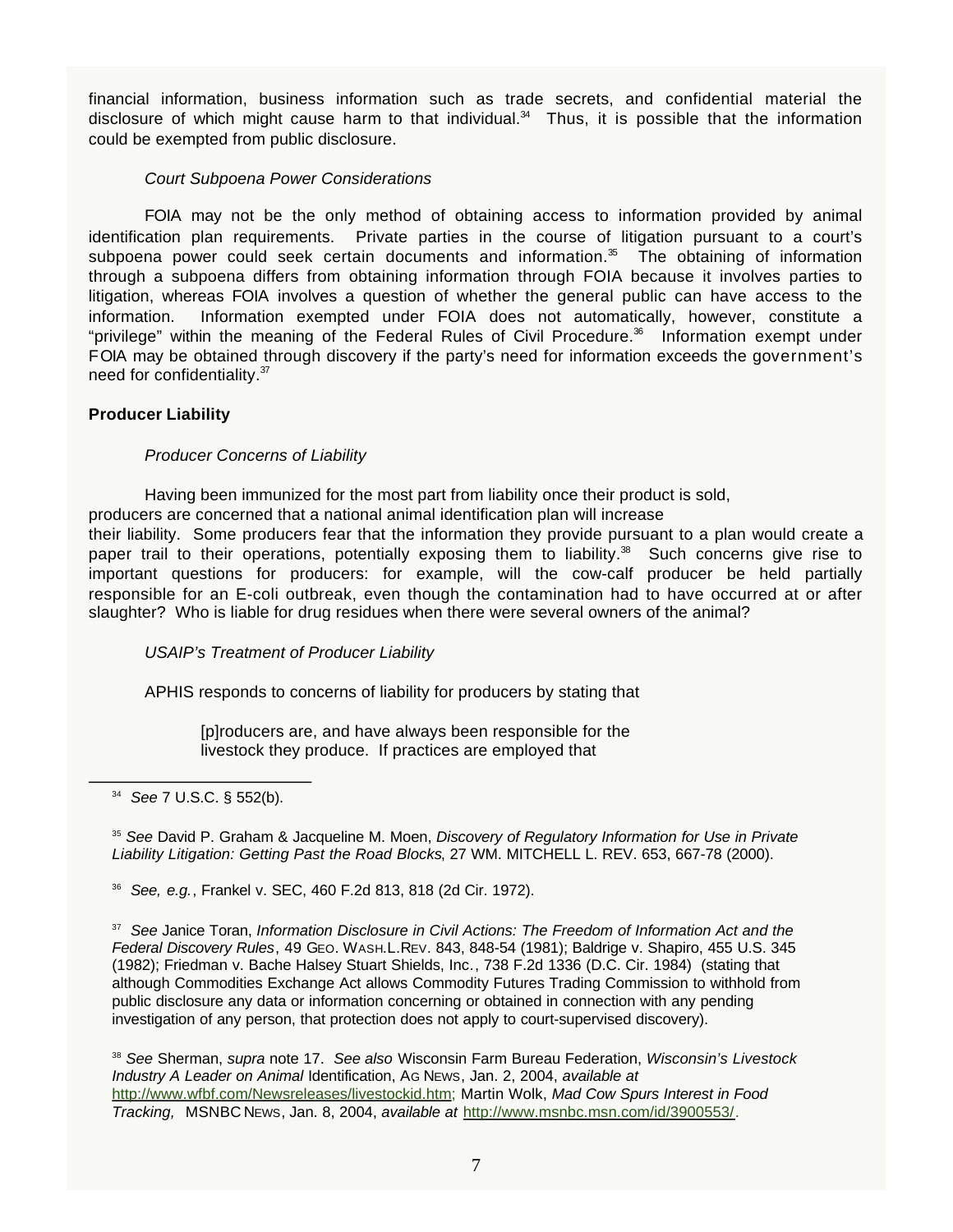would endanger consumers at any level the producer responsible for creating that threat could have increased liability. Merely having the animals identified through the USAIP will neither increase or decrease that liability.

Effective traceability can help protect producers who apply best management practices. The system can help limit liability or narrow the scope of eradication efforts in the case of a disease emergency by being able to document that appropriate and responsible measures were followed.<sup>39</sup>

APHIS is correct in stating that traceability under USAIP does not alter the liability rules as applied to producers and that effective traceability could be viewed as a method to limit or manage risk in the food marketing chain. Traceability can track problems quickly and provide documentation that appropriate methods and measures were followed to avoid disease contamination.

The concern of some producers not addressed by this APHIS statement, however, is that by more readily identifying a producer in the chain of custody for a particular animal, an animal identification system will increase the exposure of producers to liability. This article does not opine whether or not this is a positive development, but producers arguably will have greater liability exposure to liability under a national animal identification program. The question is to the extent to which exposure will increase on a practical level under an animal identification system and what efforts, if any, lawmakers should and can be made, if any, to limit the exposure.

#### *Strict Liability Considerations*

Strict liability is imposed where one has introduced a defective product that is unreasonably dangerous into the stream of commerce.<sup>40</sup> Thus, a plaintiff is required to establish that the product was defective at the time it was introduced into the stream of commerce,<sup>41</sup> that this defect was attributable to the defendant, $42$  and that the defect caused the injury. $43$  Strict liability pays no attention to whether a duty of care was employed. Thus, if strict liability applies, then the defendant rancher or farmer is liable even if due care was employed.

There seems to be a split in the courts as to whether a live animal is a product. Some courts state that due to their mutability and their tendency to be affected by a purchaser, animals are not

<sup>43</sup> See, e.g., Ritchie v. Glidden Co., 242 F.3d 713, 717 (7<sup>th</sup> Cir. 2001) (claiming that the accident pump supplied by the defendant was defective and resulted in her finger being amputated).

<sup>39</sup>*See* Animal Identification Development Team, *supra* note 12.

<sup>&</sup>lt;sup>40</sup> See, e.g., Leon v. Caterpillar Indus., Inc., 69 F.3d 1326 (7<sup>th</sup> Cir. 1995); Prompt Air, Inc. v. Firewall Forward, Inc*.,* 707 N.E.2d 235 (Ill. App. Ct. 1999).

<sup>&</sup>lt;sup>41</sup> See, e.g., Ziliak v. AstraZeneca LP, 324 F.2d 518, 521 (7<sup>th</sup> Cir. 2003) (holding that "[u]nder Indiana law, manufacturers are strictly liable [for] injuries incurred as a result of placing defective product in stream of commerce.").

<sup>42</sup>*See, e.g.,* Gebhart v. Mentor Corp*.*, 191 F.R.D. 180, 184 (D. Ariz. 2003).